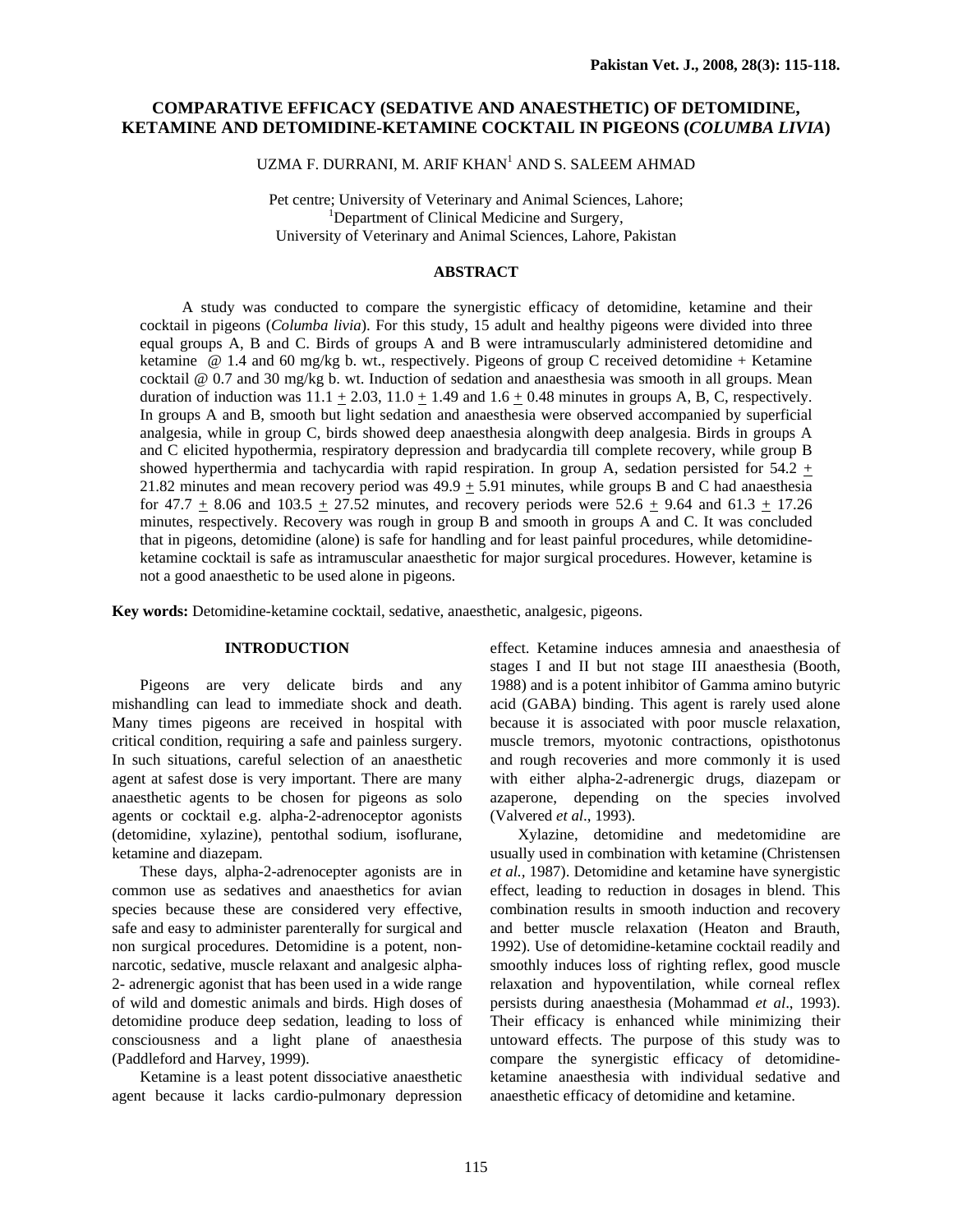### **MATERIALS AND METHODS**

### **Experimental birds**

Fifteen adult and healthy pigeons of either sex (5 males and 10 females) were purchased from a local market (Lahore, Pakistan). Their body weights ranged from 150 to 250g. All the pigeons belonged to same flock and their ages were between 10 months and 2 years. All the birds were physically examined and found quite healthy and active. Male and female pigeons were kept separately in three spacious cages lying in Pet Center's Aviary, University of Veterinary and Animal Sciences, Lahore, Pakistan. Birds were retained in a clean and stress-free environment at a temperature of 25ºC. All the birds were kept in isomanagerial and nutritional regimen, allowing the water and feed *ad-libitum*.

 These pigeons were divided randomly into three equal groups i.e. group A (2 males and 3 females), group B (1 male and 4 females) and Group C (2 males and 3 females). They were examined closely to adjudge the health status before the commencement of trial. It included recording of body weight, temperature, respiration and heart rates, different body reflexes and looking for presence/absence of some minor or major injuries.

### **Drug administration**

 Water and feed were withheld 30 minutes prior to drug administration to minimize the chances of vomition. Then 1% injection Domosedan® (Detomidine, Farmos) and 5% injection Calypsol® (Ketamine HCl, Medimpex) were used with insulin syringe (I/M), as per protocol given in Table 1.

**Table 1: Drug administration protocol in groups A, B and C** 

| Group                       | <b>Medicine</b>                |  |  |  |
|-----------------------------|--------------------------------|--|--|--|
| А                           | Detomidine $@$ 1.4 mg/kg b.wt. |  |  |  |
| в                           | Ketamine @ 60 mg/kg b.wt.      |  |  |  |
| $\mathcal{C}_{\mathcal{C}}$ | Detomidine-ketamine @ 0.7      |  |  |  |
|                             | mg/kg $\&$ 30 mg/kg b.wt.      |  |  |  |

### **Post treatment monitoring**

After treatment, pigeons of all groups were kept under close observation for induction period, duration of sedation/anaesthesia, recovery period, degree and duration of analgesia. Body reflexes (righting reflex, toe pinch reflex, feather plucking reflex, palpebral reflex, table knock reflex, pharyngeal reflex), body temperature, respiration and heart rates were also recorded.

 Respiration rate was recorded from sternal movements, while heart rate was recorded by stethoscope from left costal area and per rectum temperature was noted using digital thermometer. Righting reflex was noted as the ability to restore normal sitting/standing posture.

### **Data analysis**

 The data thus obtained were subjected to standard statistical analysis using one way analysis of variance and statistical difference among various treatments was determined by Least Significant Difference test. Differences were considered to be significant at 5% level of significance.

# **RESULTS AND DISCUSSION**

### **Induction of sedation and anaesthesia**

Detomidine slowly induced a light sedation with slight muscle relaxation in all the birds. Birds were active during first 5 minutes, followed by standing quietly at one point. This is in line with the findings of Salonen (1986). Ketamine induced a slow, smooth but stage II anaesthesia without any muscle relaxation. All birds showed normal behaviour during initial 3-4 minutes and then became drowsy and remained quietly standing at one point. Detomidine-ketamine cocktail induced a fast, smooth, deep anaesthesia along with reasonable muscular flaccidity. Statistical analysis revealed a significant difference (P<0.05) among induction periods (Table 2); values were higher for groups A and B than for group C, the difference between former two groups was non-significant.

### **Duration of sedation/anaesthesia**

Detomidine sedation was smooth but light in all birds, except one bird that showed shivering and vomiting. All birds remained sitting with closed eyes when undisturbed and showed light hypothermia, hypoventilation and bradycardia. Ketamine induced stage II anaesthesia. Anaesthesia was light but smooth. All birds showed dorsal recumbency during anaesthesia. Eyes of all birds were closed during initial 10 minutes and then got opened. These findings are in close agreement with the observations of Salonen (1986) and Sandmeier (2000).

Ketamine elicited hyperthermia, tachycardia and hypoventilation during anaesthesia. Simmilar to the observations of Virtanen (1986) and Sandmeier (2000), detomidine – ketamine cocktail synergistically produced a deep anaesthesia accompanied by slight hypothermia, hypoventilation and bradycardia. Statistical analysis revealed a significant difference (P<0.05) in duration of anaesthesia among three groups (Table 2); the duration of anaesthesia was higher in group C than groups A and B, the difference between the latter two groups was non-significant.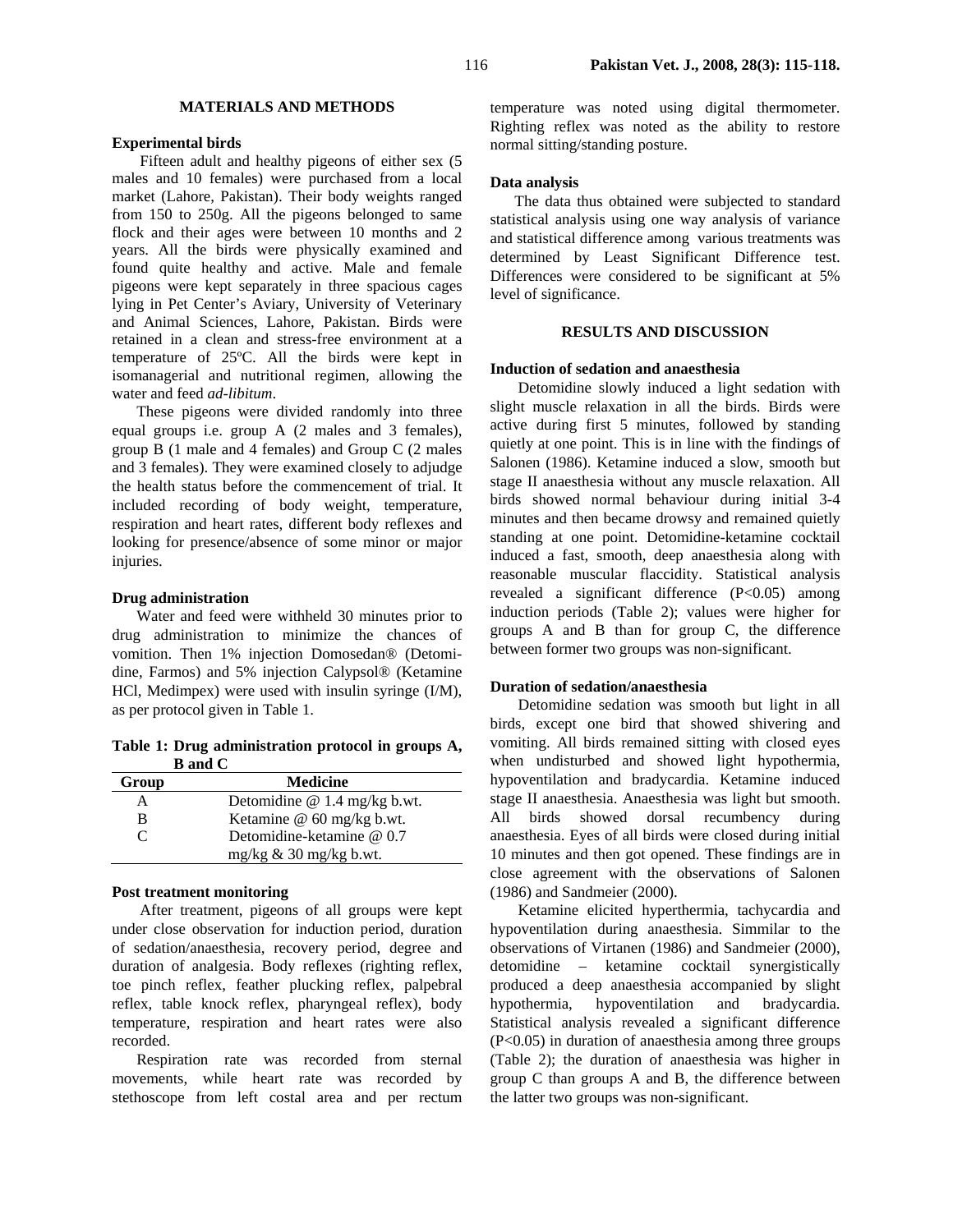### **Recovery**

In detomidine treated birds, recovery was smooth but slow. In ketamine treated birds, recovery was rough (severe convulsions and wing fluttering) that is in line with the findings of Lumeij and Deenik (2003). In group C, recovery was smooth. One bird showed vomiting 10 minutes after recovery. Statistical analysis revealed a significant difference (P<0.05) among recovery periods (Table 2); the duration of recovery was higher in group C and lower in groups A and B.

## **Analgesia**

Detomidine is known to produce a light and superficial analgesia (somatic and visceral) at low doses (Salonen, 1986; Sandmeier, 2000), while ketamine produces visceral analgesia. That is why detomidine and ketamine treated birds showed very mild and superficial analgesia. Detomidine–ketamine cocktail synergistically produced a deep analgesia of long duration sufficient for painful procedures that is in close agreement with the findings of Lumeij and Deenik (2003). Statistical analysis revealed a significant difference (P<0.05) among analgesia duration in all groups (Table 2), the value was highest in group C and lowest in group B.

# **Body reflexes**

 Detomidine vanished feather plucking reflex only. Ketamine treated birds showed presence of all reflexes except three (righting reflex, feather plucking reflex and table knock reflex). Their combination (cocktail) acted synergistically to produce a deep analgesia along with the absence of all body reflexes studied (Table 3).

### **Temperatures**

Detomidine and detomidine-ketamine cocktail treated birds suffered hypothermia, while ketamine treated birds suffered hyperthermia. Same observations were reported by Metehan *et al*. (2003) and Sandmeier (2000). Both hypothermia and hyperthermia restored till recovery or shortly after recovery (Table 4).

### **Respiration rate**

All detomidine, ketamine and detomidine-ketamine cocktail treated birds suffered respiratory depression that persisted till recovery or shortly after recovery (Table 4). This is in line with the observations of Metehan *et al*. (2003).

### **Heart rate**

Detomidine and detomidine-ketamine cocktail treated birds suffered bradycardia, while ketamine treated birds suffered tachycardia. Same results were quoted by Machin and Caulkett (1998). Both bradycardia and tachycardia restored till recovery or shortly after recovery (Table 4).

# **Drug safety**

No untoward effect of any drug was noticed except typical side effects. Side effect of detomidine and detomidine-ketamine cocktail were hypothermia along with respiratory depression and bradycardia, while those of ketamine included hyperthermia, tachycardia and rough recovery because of lack of skeletal muscle relaxation. No mortality occurred in any group. All birds attained their physiological status after 24 hours. This is in line with the findings of Miller and Butrick (1999).

### **Conclusions**

In pigeons, for least painful procedures and handling, detomidine (alone) can be used safely with proper thermoregulatory measures. However, for painful surgical procedures, use of detomidineketamine cocktail is safe and desirable. Ketamine alone is not a safe and desirable anaesthetic agent for pigeons at the dosage used in this study.

#### **Acknowledgements**

Authors are thankful to International Veterinary Information Service, Ithaca, New York, USA for provision of upto date information and the necessary knowledge.

| <b>Groups</b>     | <b>Induction</b><br>period | <b>Duration of</b><br>sedation/anaesthesia | <b>Recovery</b><br>period | <b>Duration of</b><br>analgesia |
|-------------------|----------------------------|--------------------------------------------|---------------------------|---------------------------------|
| A-Detomidine      | $11.1 + 2.03^{\circ}$      | $54.2 + 21.82^{\circ}$                     | $49.9 + 5.91^a$           | $70 \pm 11.31^{\circ}$          |
| <b>B-Ketamine</b> | $11.0 \pm 1.49^{\rm a}$    | $47.7 \pm 8.06^{\circ}$                    | $52.6 \pm 9.64^b$         | $45.5 \pm 4.95^{\rm b}$         |
| C-Detomidine $&$  | $1.6 + 0.48^b$             | $103.5 + 27.52^b$                          | $61.3 + 17.26^c$          | $107.5 \pm 3.54^{\circ}$        |
| Ketamine cocktail |                            |                                            |                           |                                 |

\*Values having different superscripts within a column are significantly different from each other  $(P < 0.05)$ .